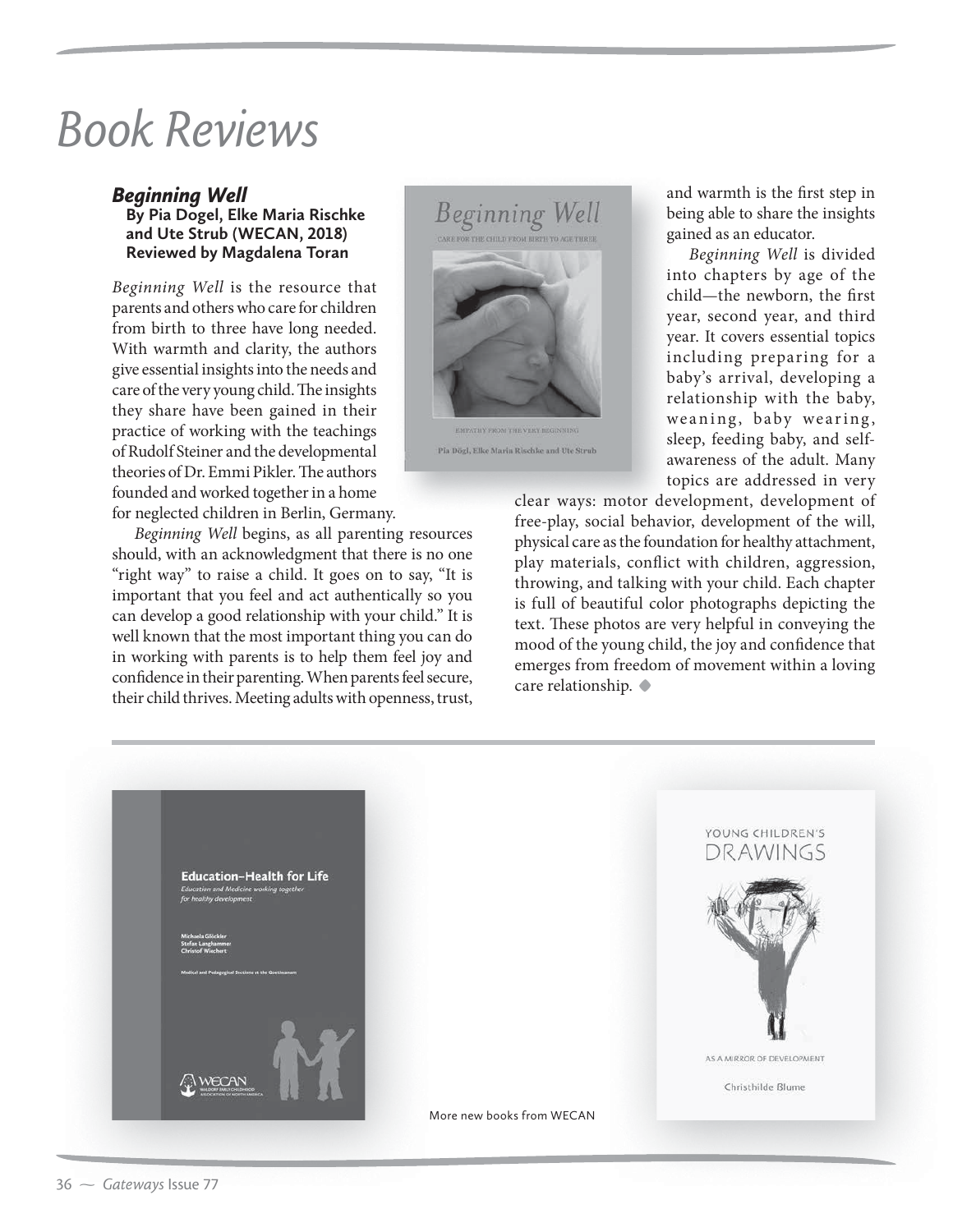## *Supporting the Sense of Life: Nurturing wellbeing in children and the adults who care for them* **Edited by Nancy Blanning (WECAN, 2019) Reviewed by Laura Mason**

In February 2014, WECAN began a three-year series of East Coast conferences on the sense of life (also referred to as the sense of well-being). The keynote lectures from these conferences are published here in one book. Those of us focusing on the four

lower senses as we work in early childhood settings know how difficult it can be to grasp the sense of life. This compilation of lectures from five speakers, as well as Nancy Blanning's introduction tying them all together, is a gift for educators who are trying to better understand how to support children in developing a healthy life sense as we also nurture our own sense of well-being.

The book begins with Nancy Blanning's introduction, which gives a brief overview of the senses and summarizes the lectures, beautifully tying them all together in easily understandable language. We then dive into the 2014 lectures, given by three different speakers.

First, Susan Weber imagines early childhood educators to be "guardians of the elixirs of life." The four elixirs she describes are: the life forces of growth and development, the seven life processes, the life sense, and finally, the Christ impulse. Susan beautifully conveys the sacred quality of our work with very young children and the opportunity we have to humanize and spiritualize everything we do. She describes how taking deep interest in the other, being truly present, and imbuing our actions with intention, love and joy, support the child's sense of life.

The following lecture by Ruth Ker is peppered with delightful anecdotes of children in her class and family and is accompanied by photos of children at work and play. These stories and images bring the sense of wellbeing to life, making the topic much more accessible to practicing educators, who surely have many similar stories of their own. Ruth also provides practical examples of how to support the life sense and describes how the nervous system acts as an organ for this sense.



In the final 2014 lecture, Patricia Rubano very effectively uses humor to convey the importance of selfdevelopment. Sharing her thoughts about the fairy tale "The Donkey," she helps us to see how we can work with archetypes in stories to better understand our own biographies. Her practical thoughts on biography work and her description of Steiner's basic exercises inspire us to do our own inner work and through finding ourselves, find others.

The 2015 keynote speaker was Dr. Adam Blanning. His lectures explore how we use our other senses to tap into,

connect with, and balance the sense of life. Dr. Blanning considers the example of infants to demonstrate a progression through other senses first—taste, smell, touch, balance, and self-movement—that leads to a sense of well-being. We then see how as children grow older they develop a variety of healthy pathways through the senses to this place of security and contentment. In his final lecture, Dr. Blanning explains how we can bring this understanding into our work with children and what we can do to support them.

Finally, Barbara Baldwin's 2016 lectures help us understand the life sense through the theme of Point and Periphery. Barbara's depth of knowledge of Steiner's work on this topic is evident in her lectures. She makes clear our role as educators is to "hold" the periphery for young children as they learn how to move from themselves to the other (the world outside themselves) and back again with less support. She shares examples of children who struggle and suggests ways to help them come into balance. The resources provided with Barbara's lectures are rich and include Steiner's meditations on point and periphery, as well as diagrams of the twelve senses and the nervous system. Barbara closes emphasizing the importance of caring for ourselves as caregivers and provides a description of Raphael's masterpiece depicting the Transfiguration of Christ as a beautiful image of point and periphery to inspire us.

The sense of life is perhaps the most mysterious of the senses. This book contains several unique perspectives that together bring clarity to a complicated topic. One is sure to find something new and inspiring to work with in its pages. **•**